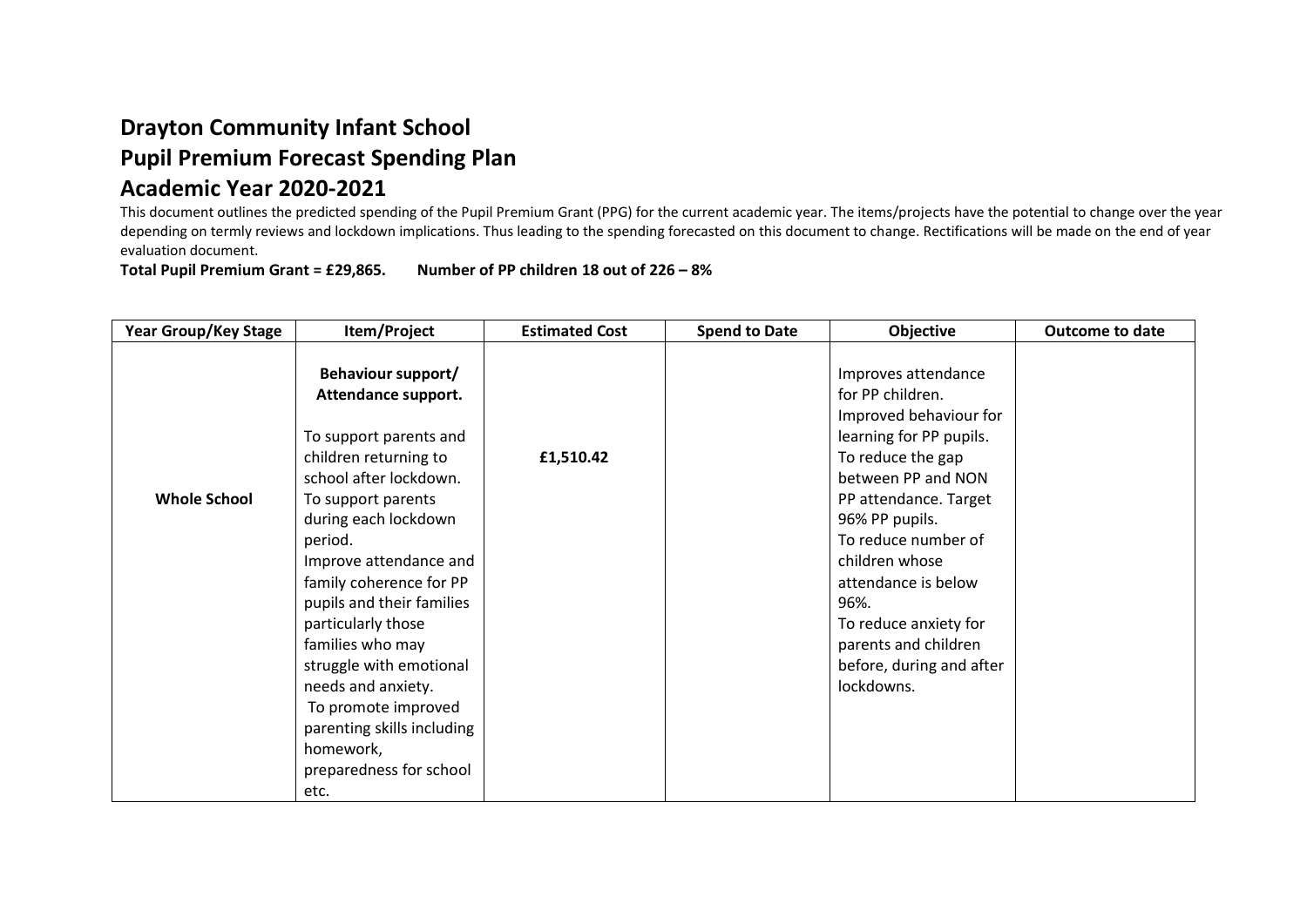| To address issues for   |  |  |
|-------------------------|--|--|
| behaviour that might be |  |  |
| the results of family   |  |  |
| requiring support or    |  |  |
| issues because of       |  |  |
| lockdown.               |  |  |
| To manage the school's  |  |  |
| duty to ensure early    |  |  |
| intervention to prevent |  |  |
| CP issues.              |  |  |
|                         |  |  |
| Parent programmes etc.  |  |  |
|                         |  |  |

| <b>Whole School</b> | <b>Senior Leadership</b><br>Identifying and<br>monitoring Strategies to<br>close the gap between<br>PP pupils and non-PP<br>pupils. | £5,352.49 | To ensure that Pupil<br>Premium funds are<br>targeted accurately.<br>To look at children's<br>outcomes and ensure<br>that interventions target<br>the appropriate children<br>in order for them to<br>make the best progress. |
|---------------------|-------------------------------------------------------------------------------------------------------------------------------------|-----------|-------------------------------------------------------------------------------------------------------------------------------------------------------------------------------------------------------------------------------|
| <b>Whole School</b> | <b>Curriculum</b><br>Enhancement<br>workshops, arts week,<br>% of sports week,<br>Learning cafes, collapsed<br>curriculum days)     | £5000     | To provide extra-<br>curricular opportunities<br>that raise enhancement<br>in school participation<br>and a thirst for learning.<br>100% participation from<br>pupils                                                         |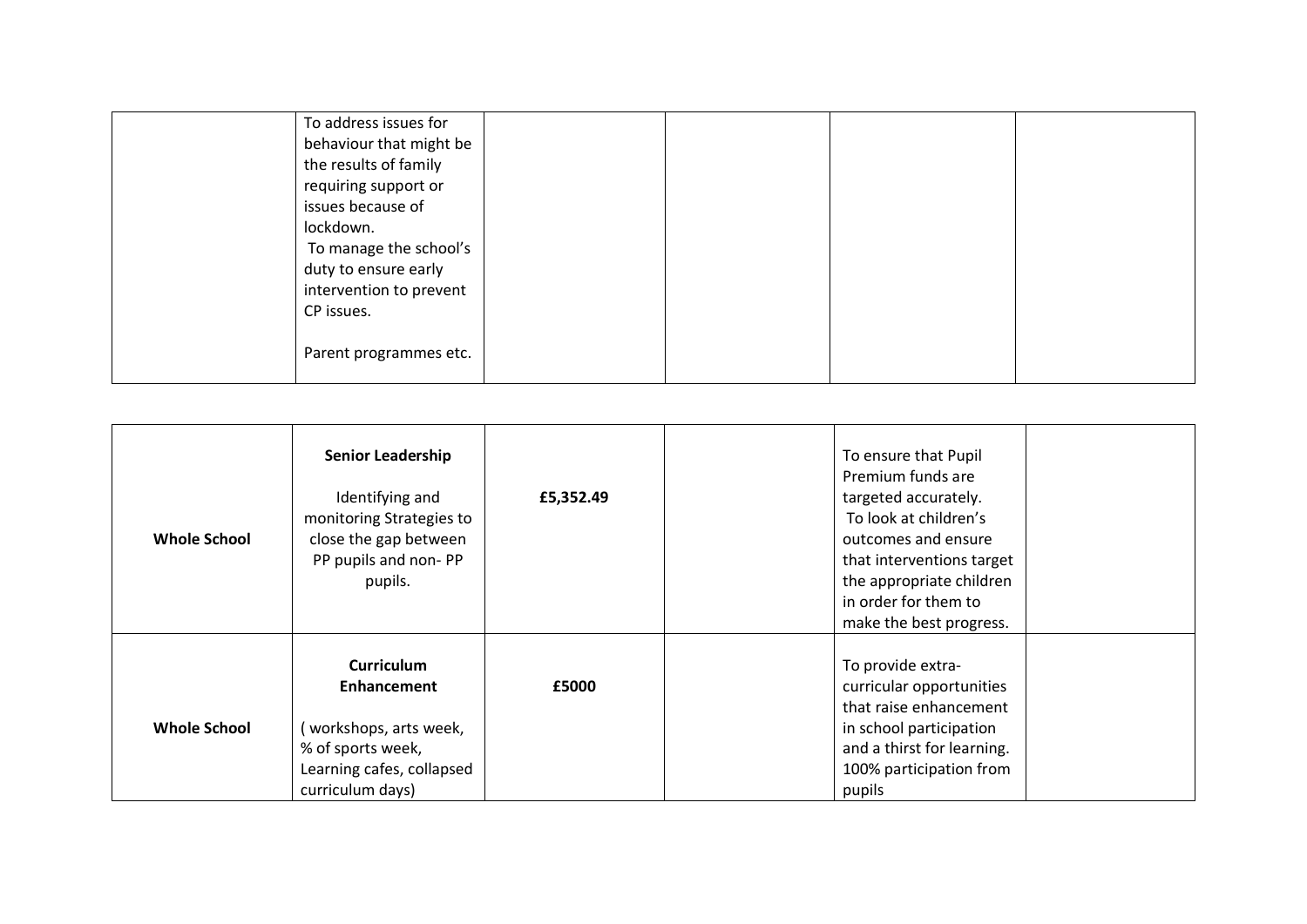|                     | Providing bespoke onsite<br>enhanced activities for<br>all children before,<br>during and after<br>lockdowns.<br>Ensuring that children<br>experience high quality<br>opportunities without<br>needing visits or outside<br>visitors. |           | 100% of pupils surveyed<br>to show positive<br>engagement                                                                                                                                                                        |  |
|---------------------|---------------------------------------------------------------------------------------------------------------------------------------------------------------------------------------------------------------------------------------|-----------|----------------------------------------------------------------------------------------------------------------------------------------------------------------------------------------------------------------------------------|--|
| <b>Whole School</b> | <b>Additional staff to</b><br>provide support and<br>intervention of PP pupils<br>Used across KS1 and<br>EYFS to improve<br>outcomes for PP pupils.                                                                                   | £251.21   | To target a focus group<br>of children in order to<br>make more than<br>expected progress is<br>RWM and to close the<br>gap towards national<br>standards. Aspirational<br>65-85%.<br>To support with<br>behaviour for learning. |  |
| <b>Whole School</b> | <b>Nurture Support</b><br>To develop social and<br>emotional skills,<br>alongside a curriculum                                                                                                                                        | £1,350.81 | Pupil Premium pupils<br>develop social and<br>emotional wellbeing<br>leading to better self-                                                                                                                                     |  |